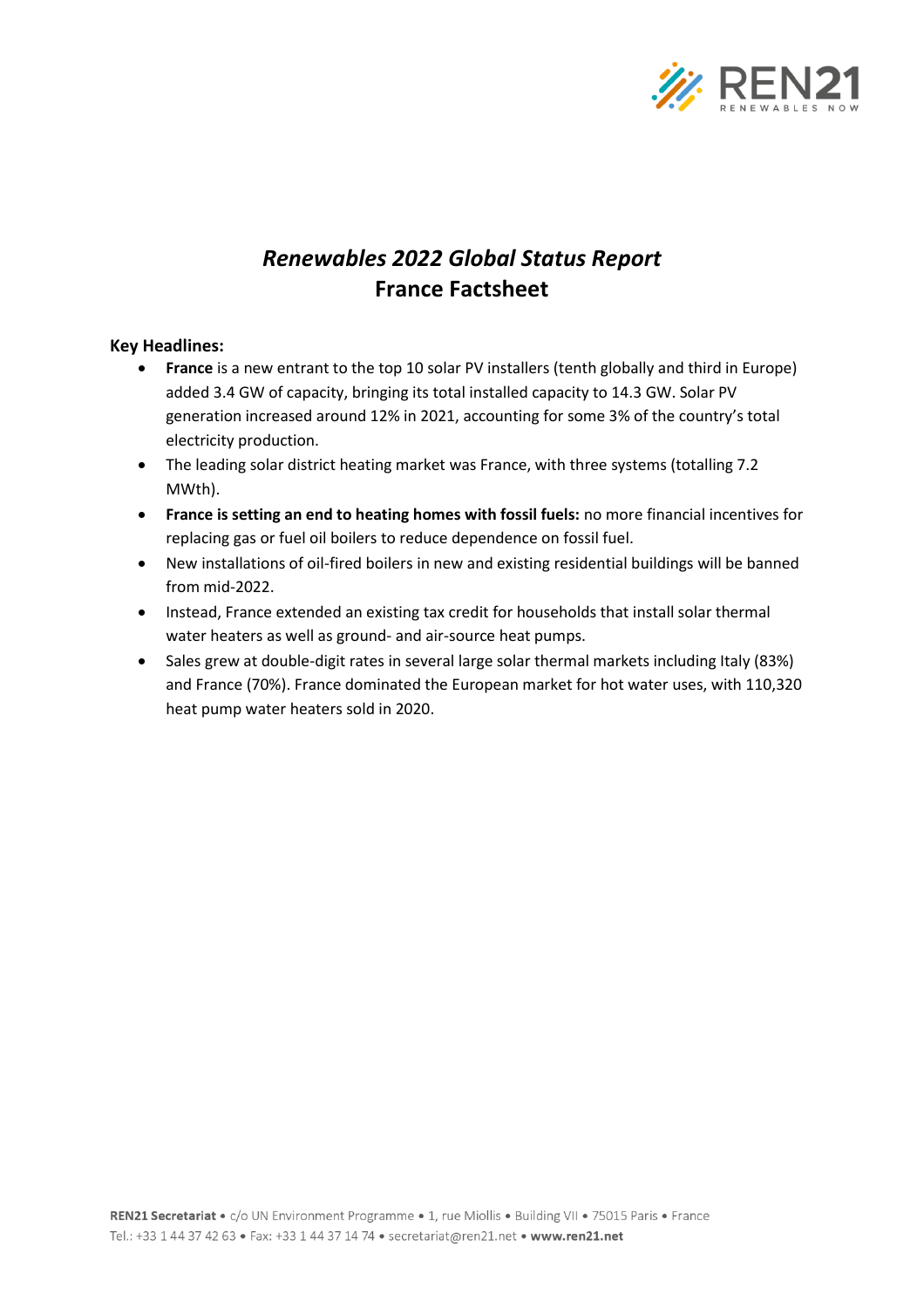

## **FRANCE ENERGY STATISTICS**

| GDP                                               | 2630.32 billion US as of 2020                                                                              |
|---------------------------------------------------|------------------------------------------------------------------------------------------------------------|
| Population                                        | 67,390,000                                                                                                 |
| USD invested in renewables in the region          | Europe invested 79.7 billion USD in renewables<br>in 2021, equivalent to the GDP of Luxembourg in<br>2020. |
| Total installed capacity of renewable power       | 55.3 GW – Enough to power Poland, a growing<br>trend (4.3 GW additions in 2021).                           |
| Renewable energy developments in past 10<br>years | Renewable energy share in final energy demand<br>increased by 40% between 2009 and 2019.                   |

### **RENEWABLE ENERGY POLICY SITUATION IN FRANCE**

| <b>Indicator</b>            | <b>Sector and year</b>                                              |  |
|-----------------------------|---------------------------------------------------------------------|--|
| Renewable energy targets    | Economy-wide RE: 32% by 2030.<br>$\bullet$                          |  |
|                             | Power: 40% by 2030, 27% by 2023 and 33-36% by 2028.                 |  |
|                             | Heating and cooling: 38% by 2030.                                   |  |
|                             | Transport: 15% by 2030. France also has a biofuel<br>$\bullet$      |  |
|                             | mandate for 15% biofuels in motor fuel by 2030 and an               |  |
|                             | ICE ban by 2040 including a target for the production of 1          |  |
|                             | million EVs annually by 2025.                                       |  |
| Net-zero target             | Net zero by 2050 in law.                                            |  |
| Renewable energy policies   |                                                                     |  |
| New policies in 2021        | Policy forbidding future instalment or replacement of               |  |
|                             | fuel oil boilers in new and existing building announced in          |  |
|                             | 2021.                                                               |  |
|                             | Pledged to ban coal-fired power generation.                         |  |
| City /subnational targets   | More than 24 French cities with 36 RE, P, H&C or T<br>$\bullet$     |  |
|                             | targets in 2021 and 22 French cities with net-zero                  |  |
|                             | targets, 2 of which were new or revised in 2021 (Aix-en-            |  |
|                             | Provence and Marseille).                                            |  |
| City / subnational policies | Around 9 cities with 16 in RE, P, H&C or T policies in<br>$\bullet$ |  |
|                             | 2021.                                                               |  |
|                             |                                                                     |  |